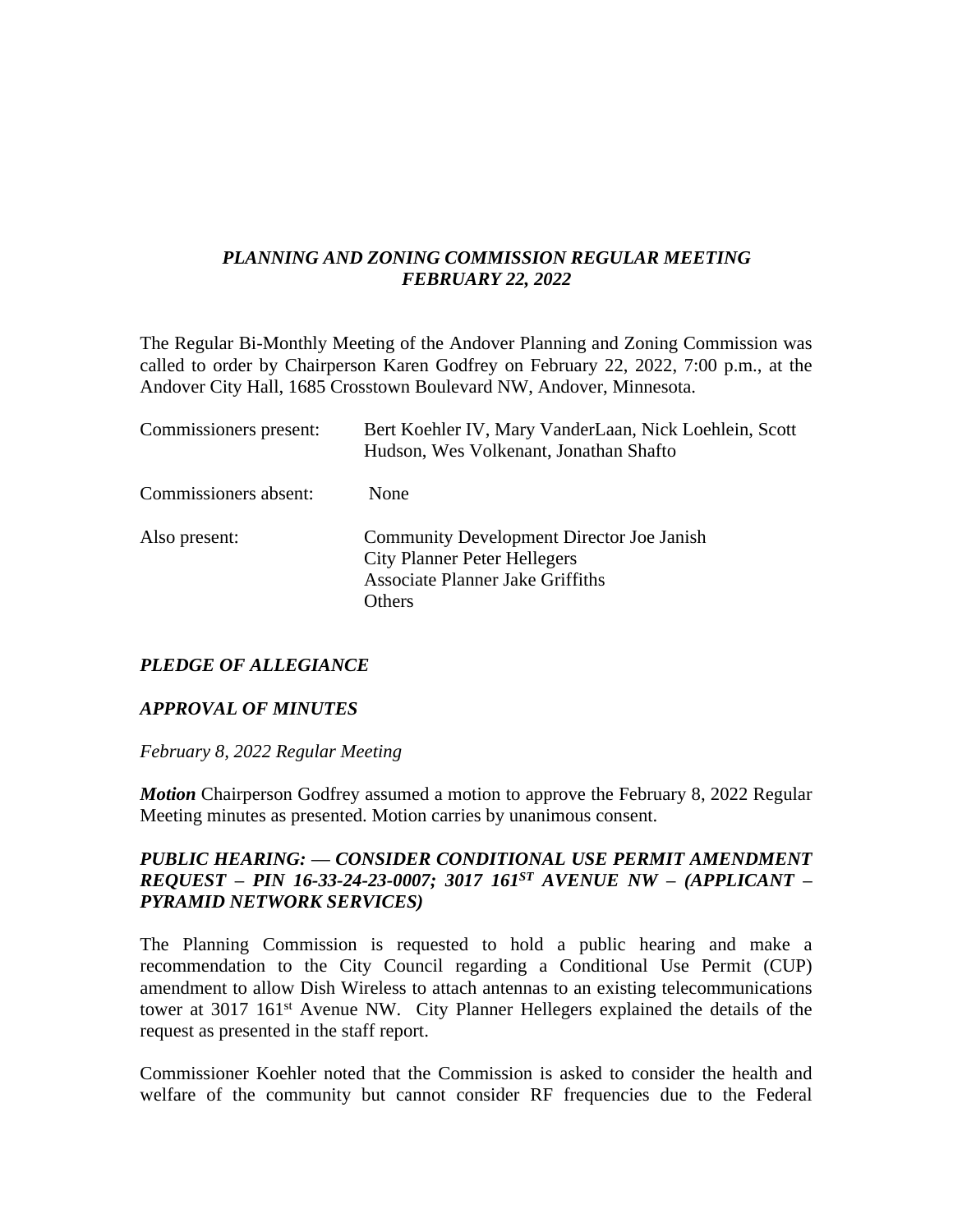*Regular Andover Planning and Zoning Commission Meeting Minutes – February 22, 2022* Page 2

Communications Act. Mr. Hellegers stated the Federal Communications Act trumps City Code and RF frequencies cannot be a factor in the health and welfare of the community.

Commissioner VanderLaan asked when the original CUP was issued. Mr. Hellegers stated the original CUP was issued in 1996. She stated the tower is owned by Comcast and asked who owns the property the cell tower sits on. Mr. Hellegers stated Comcast owns the tower and leases the 50 ft x 50 ft compound.

Commissioner Volkenant referred to a letter from a resident against the cell tower and asked Mr. Hellegers to address their concern. Mr. Hellegers stated the original tower was constructed in 1996, an additional tower in 2000, and has no information about the removal of second tower, but it has been removed. Mr. Hellegers noted the carrier can change out antennas, but they need an amendment to the CUP to add antennas.

*Motion* Chairperson Godfrey assumed a motion to open the Public Hearing at 7:11 p.m. The motion carried by unanimous consent.

Jeff Haley, 15375 Cherry Tree Road, Noblesville, IN came forward and stated he represents Pyramid Network Services.

Commissioner Loehlein asked if the applicant was aware of landscaping requirements to screen the property. Mr. Haley stated he wasn't aware of the condition but stated they can meet the condition.

Commissioner Loehlein stated the City received one public comment from Lee and Deb Packer at 3074 161<sup>st</sup> Avenue NW. The Packers wrote against having the cell tower due to potential health hazards and are against adding three antennae.

*Motion* Chairperson Godfrey assumed a motion to close the Public Hearing at 7:15 p.m. The motion carried by unanimous consent.

Commissioner Koehler noted it is outside the Commission's ability to reject the antenna based on the FCC's code that the City cannot override. He stated the Commission recognizes the concerns by the Packers and they can take their concern to the FCC if they choose.

*Motion* by Koehler, seconded by Loehlein, to recommend approval of a Conditional Use Permit Amendment for the addition of three antennas and related tower-mounted equipment to the existing telecommunications tower at 3017 161<sup>st</sup> Avenue NW. Motion carried unanimously.

Mr. Hellegers stated the item will go before Council on March 1, 2022.